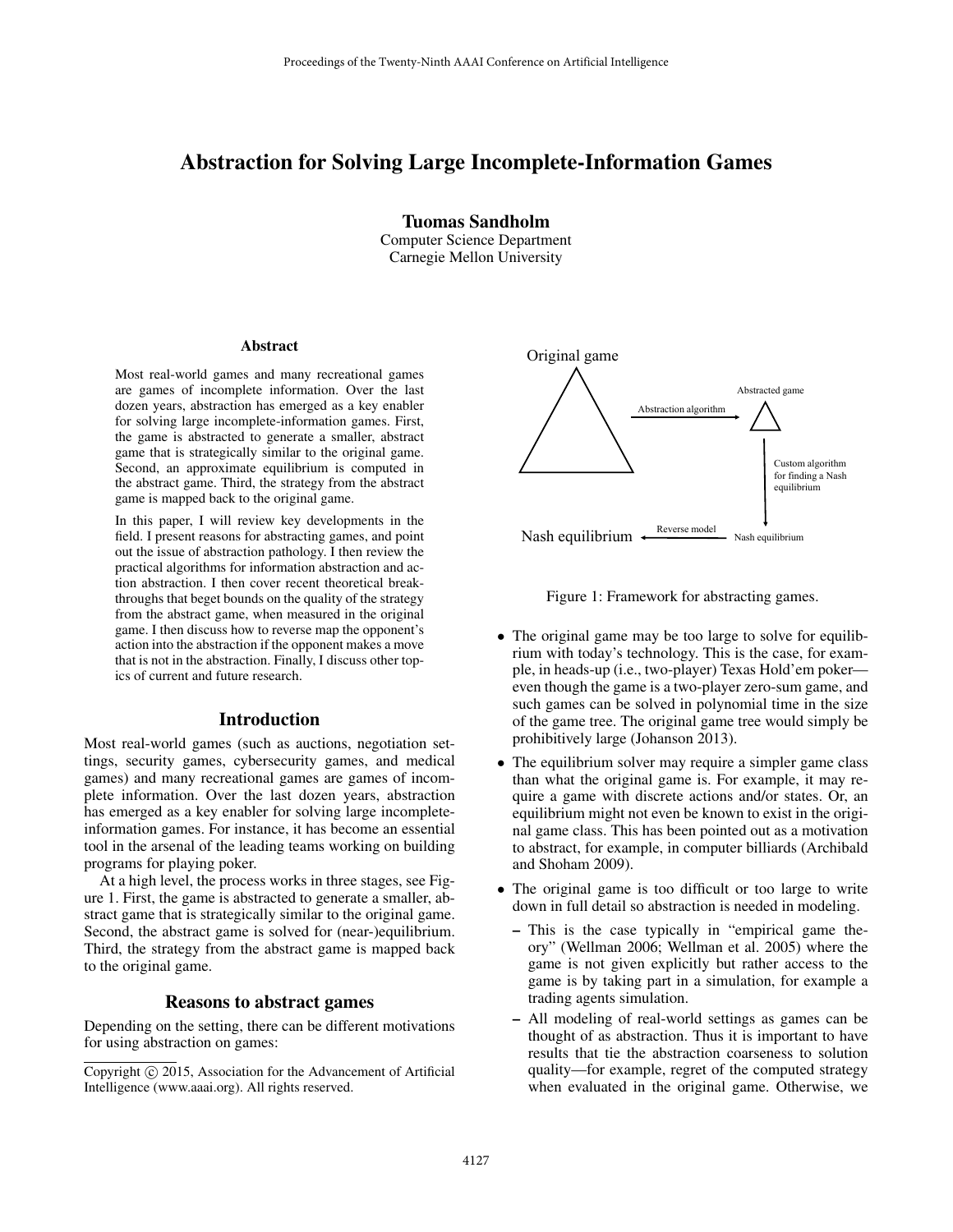could not know what our game models really have to say about reality.

## What is game abstraction, really?

At its core, game abstraction amounts to assuming restrictions on the players' strategy spaces. The most common form of game abstraction is *information abstraction*, where information states are bundled together. Another common form of game abstraction is *action abstraction*, where some of the actions in the real game are assumed not to be usable. For example, if the original game has a continuum of possible actions (or a prohibitively large set of possible discrete actions) at some information sets in the game, action abstraction would create a model where typically only a small discrete set of actions is available.

# Game abstraction has challenges that do not arise when using abstraction in single-agent settings

Abstraction in games is fundamentally different and more challenging than abstraction in single-agent settings (such as Markov Decision Processes). In games, unlike in singleagent settings, abstraction can be nonmonotonic, that is, pathological. Strategies computed in a fine-grained abstraction can be worse when evaluated in the original game than those computed in a strictly coarser abstraction (Waugh et al. 2009a). Essentially this can happen because we assume our opponent plays within the restricted strategy set that the abstraction affords him, but in reality he may use a strategy that falls outside our abstract model.

The nonmonotonicity has cast doubt on the entire abstraction approach for games. There has been a significant amount of experimental work on abstraction in games over the last dozen years, and experience suggests that in practice in large games such as heads-up Texas Hold'em poker, finer-grained abstractions yield programs that play better against other programs. Furthermore, it has been shown experimentally in heads-up limit Texas Hold'em poker that finer-grained abstractions yield programs that have lower exploitability—that is, they play better against their worstcase opponent (Johanson et al. 2011). Over the last two years, theoretical breakthroughs have finally been made that tie abstraction choices to solution quality in the original game (Sandholm and Singh 2012; Lanctot et al. 2012; Kroer and Sandholm 2014a; 2014b).

# The state of practical game abstraction methodology

In this section I will review the state of practical abstraction methodology. In the following section I will review recent theoretical breakthroughs.

## Information abstraction

Initially, game abstractions were created by hand, using domain-dependent knowledge (Shi and Littman 2002; Billings et al. 2003). The last eight years have witnessed the advent of work in game abstraction algorithms (Gilpin and

Sandholm 2006; 2007b; Zinkevich et al. 2007). Throughout that period, important experimental advances have been made (Gilpin and Sandholm 2007a; Gilpin, Sandholm, and Sørensen 2007; 2008; Waugh et al. 2009b; Schnizlein, Bowling, and Szafron 2009; Johanson et al. 2013; Ganzfried and Sandholm 2013; 2014).

Early work on lossless abstraction enabled the solution of Rhode Island Hold'em, an AI challenge problem with 3.1 billion nodes in the game tree (Gilpin and Sandholm 2007b). When moving to even bigger games, lossless abstraction typically yields abstract games that are too large to solve, so lossy abstraction is needed.

In brief, the main ideas for practical lossy information abstraction in games have included the following.

- Using integer programming to optimize the abstraction (typically within one level of the game at a time) (Gilpin and Sandholm 2007a).
- *Potential-aware* abstraction, where the information sets of a player at a given level of the game tree are not bucketed based on some measure such as strength of a poker hand, but rather by the probability vector of transitions to state buckets at the next level (Gilpin, Sandholm, and Sørensen 2007).
- *Imperfect-recall* abstraction, where a player is forced to forget some detail that he knew earlier in the game so as to be able to computationally afford a more refined partition of more recent information (Waugh et al. 2009b).

The currently leading practical algorithm for information abstraction uses a combination of the latter two ideas and obviates the first (Ganzfried and Sandholm 2014). Using abstraction that divides the game disjointly across multiple blades of a supercomputer for equilibrium-finding computation, strong strategies have been constructed for heads-up nolimit Texas Hold'em (with stacks 200 big blinds deep as in the Annual Computer Poker Competition (ACPC)) (Brown, Ganzfried, and Sandholm 2014; 2015). That original game has  $10^{165}$  nodes in the game tree (Johanson 2013).

## Action abstraction

Action abstraction remained a manual endeavor for much longer than information abstraction. The last four years have witnessed the emergence of automated action abstraction to complement techniques in automated information abstraction. The first techniques iteratively adjusted the action discretization (bet sizing in no-limit poker) (Hawkin, Holte, and Szafron 2011; 2012). Recently, iterative methods have been introduced to do this in a way that guarantees convergence to the optimal discretization (assuming the problem is convex) (Brown and Sandholm 2014).

Action abstraction algorithms have also been developed based on discrete optimization: selecting a small set of prototypical actions to allow from the original discrete set of actions (Sandholm and Singh 2012). Both an integer programming algorithm and a greedy algorithm was developed. However, those algorithms are only for stochastic games and are not scalable computationally.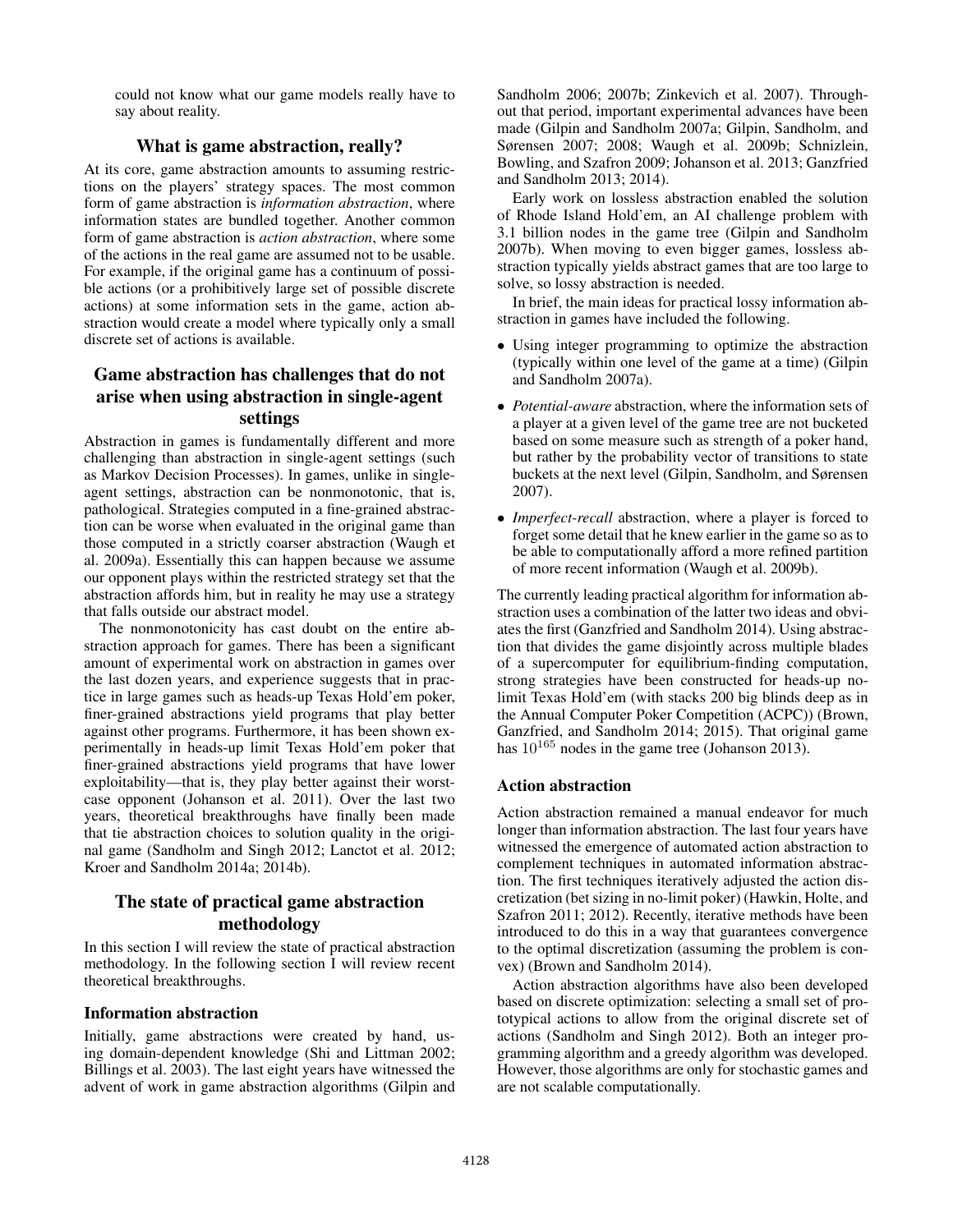#### Recent theoretical breakthroughs

Since 2011, there have been significant theoretical breakthroughs in game abstraction. In brief, despite abstraction pathologies these results tie the "fineness" of abstraction to bounds on how good the strategy derived from the abstract game is in the original game.<sup>1</sup>

Basilico and Gatti (2011) give bounds for the special game class of Patrolling Security Games. Sandholm and Singh (2012) provide the first general framework for lossy game abstraction with bounds, but it is only for stochastic games. A key complication keeping the analysis from directly extending to extensive-form games is information sets. In stochastic games, once the opponent strategies are fixed, the best response analysis can be approached on a node-by-node basis. With information sets this is more complex, as strategies have to be evaluated not only according to how they perform at a given node, but also how they perform according to the distribution of nodes in the information set.

Kroer and Sandholm (2014a) introduce a mathematical framework that can be used to give bounds on solution quality for any perfect-recall extensive-form game. The framework uses a new notion for mapping abstract strategies to the original game, and it leverages a new equilibrium refinement for analysis. Using this framework, they develop the first general lossy extensive-form game abstraction method with bounds. Experiments show that it finds a lossless abstraction when one is available and lossy abstractions when smaller abstractions are desired. Prior abstraction algorithms typically operate level by level in the game tree. This paper proves that that can be too myopic and can therefore fail to find even obvious lossless abstractions. Recently, Kroer and Sandholm (2014b) extend the results to imperfect-recall abstraction. They also present clustering-based abstraction approaches, which have promise to be more scalable than the integer programming algorithms in their earlier paper.

Lanctot et al. (2012) also provided early theoretical bounds on lossy game abstraction. They show that running the counterfactual regret minimization (CFR) algorithm on their class of (potentially imperfect-recall) abstractions leads to bounded regret in the full game. Their work focuses on abstraction via information coarsening, thus allowing neither action abstraction nor reduction of the size of the game tree in terms of nodes. It does allow for the game tree size to be reduced by bundling information sets in certain ways.

#### Reverse mapping

Strategies computed in an abstraction assume the opponent adheres to the action abstraction. An actual opponent may choose actions outside the abstraction. Thus an action mapping (aka *reverse mapping* aka *reverse model* aka *action translation*) algorithm is used to map his action (e.g., bet size in poker) to one of the actions in the model (Gilpin, Sandholm, and Sørensen 2008; Rubin and Watson 2012; Schnizlein, Bowling, and Szafron 2009; Ganzfried and Sandholm 2012). Action mapping is a significant weakness in the current paradigm. For example, it tends to render even the best programs for heads-up no-limit Texas Hold'em highly exploitable by clever bet sizing. Below I will refer to bet sizing in poker for concreteness, but the approach applies to essentially any game where action sizing is an issue: bid sizing in auctions, offer sizing in negotiations, allocating quantities of attack/defense resources in security, etc.

Suppose our opponent makes a bet of size  $x \in [A, B]$ , where A denotes the largest betting size in our abstraction less than or equal to  $x$ , and  $B$  denotes the smallest betting size in our abstraction greater than or equal to  $x$  (assume  $0 \leq A < B$ ). The *action mapping problem* is to determine whether we should map  $x$  to  $A$  or to  $B$  (perhaps probabilistically). Thus, our goal is to find a function  $f_{A,B}(x)$ , which denotes the probability that we map x to  $A$  (so,  $1 - f_{A,B}(x)$ ) denotes the probability that we map x to B); this is the *action mapping function*.

We recently developed the first axiomatic approach to action mapping (Ganzfried and Sandholm 2013). It seems clear that an action mapping should satisfy the following basic properties.

- 1. If the opponent takes an action that is in our abstraction, it is natural to map his action  $x$  to the corresponding action with probability 1; hence we require that  $f(A) = 1$  and  $f(B) = 0.$
- 2. As the opponent's action  $x$  moves away from  $A$  towards  $B$ , it is natural to require that the probability of his action being mapped to A decreases.
- 3. Scale invariance: scaling  $A$ ,  $B$ , and  $x$  by some multiplicative factor  $k > 0$  does not affect the action mapping.
- 4. Action robustness:  $f$  changes smoothly in  $x$  (rather than having abrupt changes that can beget exploitability).
- 5. Boundary robustness: f changes smoothly with A and B.

We proved that no prior action mapping seriously proposed in the literature (Gilpin, Sandholm, and Sørensen 2008; Rubin and Watson 2012; Schnizlein, Bowling, and Szafron 2009)—deterministic or randomized—satisfies these five desiderata (Ganzfried and Sandholm 2013; 2012). We then introduced one that does: $2,3$ 

$$
f_{A,B}(x) = \frac{(B-x)(1+A)}{(B-A)(1+x)}
$$

We also motivated this mapping directly using analysis on small games. More recently, we conducted exploitability experiments (nemesis computations) on the *clairvoyance game* (Chen and Ankenman 2006), *Kuhn poker* (Kuhn

<sup>&</sup>lt;sup>1</sup>Johanson et al. (2011) provide computational methods for evaluating the quality of a given abstraction in certain kinds of game, such as heads-up limit Texas Hold'em poker, via computing a best response in the full game after an approximate equilibrium in the abstract game has been computed.

 $2$ For simplicity of presentation, here we assume the pot size is 1, and that all values have been normalized accordingly.

 $3A$  strawman action mapping, that simply maps to the arithmetically closest action with probability proportional to the distance, also satisfies the axioms. However, we showed that it is highly exploitable, and no strong ACPC agents use it. For example, faced with a bet half way between the size of the pot and an all-in bet, it would map to each with equal probability, while such a bet should clearly be mapped to the all-in action with overwhelming probability.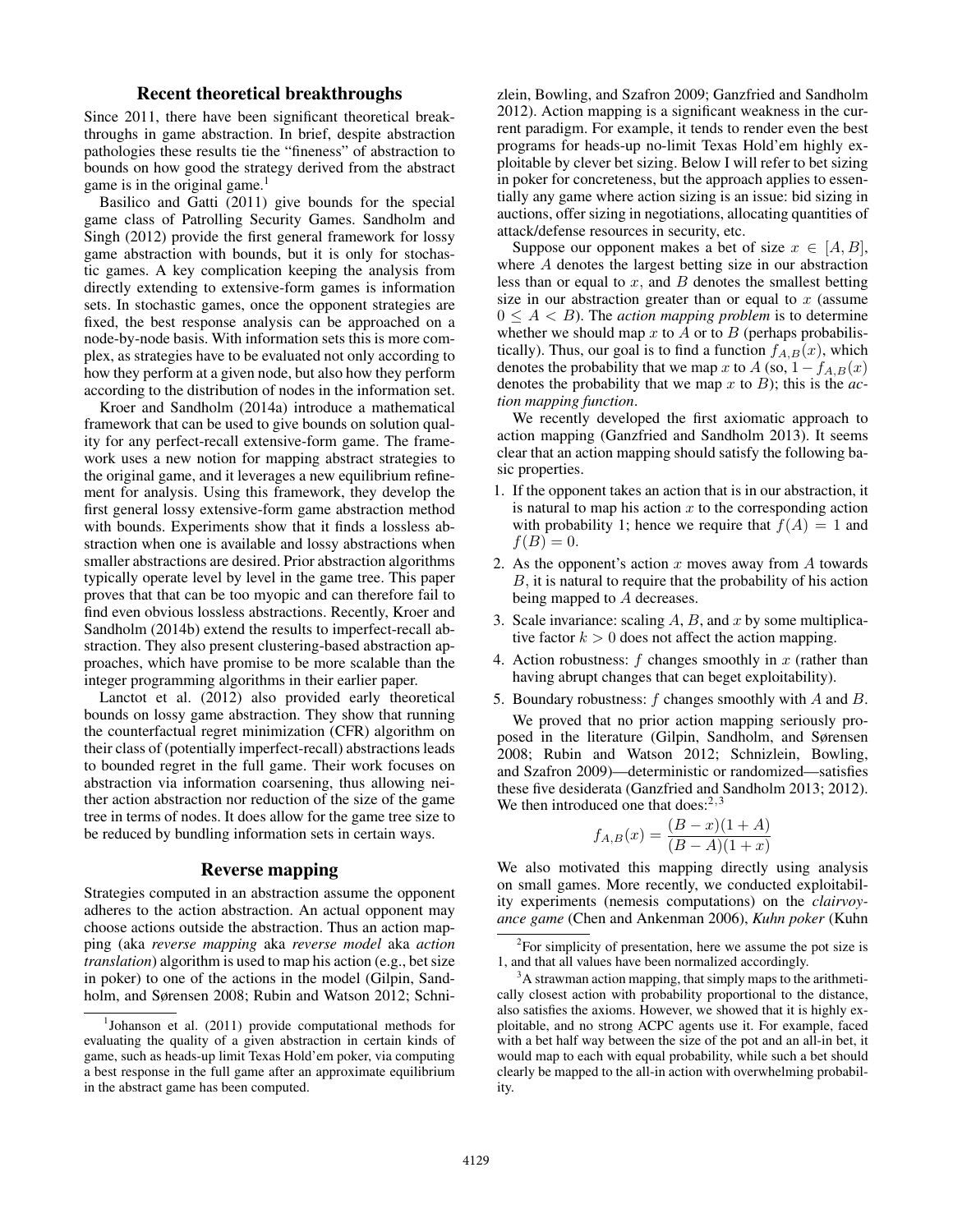1950), and *Leduc Hold'em* (Waugh et al. 2009a); it exhibited less exploitability than prior action mappings (Ganzfried and Sandholm 2013). Against programs submitted by others to the 2012 ACPC no-limit Texas Hold'em category, it performed well compared to the other action mappings in particular, dramatically better than the prior state-of-theart mapping, when applied to our program. So, the reduced exploitability does not come at a significant cost in performance against strong opponents that do not attempt sophisticated exploitation. Most leading ACPC teams have since adopted this mapping (e.g., (Jackson 2013)).

## Selected additional topics

There are many additional promising current and future research directions in the area of game abstraction—beyond the topics reviewed above.

For instance, early approaches divided the game into sequential phases, which were then solved separately—with various techniques involved in coordinating the solutions in the phases (Billings et al. 2003; Gilpin and Sandholm 2006; 2007a). A related, newer approach is to solve the endgame that is reached anew in a finer-grained abstraction than the abstraction that was used to solve the entire game (Ganzfried and Sandholm 2014).

Another idea is to iterate between abstraction and equilibrium finding (Sandholm 2010). This has the potential that the tentative equilibrium will help guide the abstraction in which a new equilibrium is computed, and so on. The iterative action abstraction—specifically, action sizing (bet sizing when applied to poker)—technique mentioned above is an instance of this (Brown and Sandholm 2014). However, I believe this idea has significant further potential as well, both in information and action abstraction.

Another interesting phenomenon is that the equilibriumfinding algorithm used to solve the abstract game can overfit the strategy to the abstraction (Johanson et al. 2011). This can be mitigated by restricting the strategy space after the fact by post-processing the strategy to be less randomized (Ganzfried, Sandholm, and Waugh 2012). Future research involves understanding this phenomenon better and developing perhaps better strategy restrictions—to be used potentially during and after equilibrium finding.

## Acknowledgments

This work was supported by the National Science Foundation under grants IIS-1320620, CCF-1101668, and IIS-0964579, as well as XSEDE computing resources provided by the Pittsburgh Supercomputing Center. I also thank Intel Corporation and IBM for their machine gifts. Noam Brown, Sam Ganzfried, and Christian Kroer provided helpful comments on a draft of this paper.

## References

Archibald, C., and Shoham, Y. 2009. Modeling billiards games. In *International Conference on Autonomous Agents and Multi-Agent Systems (AAMAS)*.

Basilico, N., and Gatti, N. 2011. Automated abstractions for patrolling security games. In *AAAI Conference on Artificial Intelligence (AAAI)*.

Billings, D.; Burch, N.; Davidson, A.; Holte, R.; Schaeffer, J.; Schauenberg, T.; and Szafron, D. 2003. Approximating game-theoretic optimal strategies for full-scale poker. In *Proceedings of the 18th International Joint Conference on Artificial Intelligence (IJCAI)*.

Brown, N., and Sandholm, T. 2014. Regret transfer and parameter optimization. In *AAAI Conference on Artificial Intelligence (AAAI)*.

Brown, N.; Ganzfried, S.; and Sandholm, T. 2014. Hierarchical abstraction, distributed equilibrium computation, and post-processing, with application to a champion no-limit texas hold'em agent. Mimeo.

Brown, N.; Ganzfried, S.; and Sandholm, T. 2015. Tartanian7: A champion two-player no-limit texas holdem pokerplaying program. In *AAAI Conference on Artificial Intelligence (AAAI)*. Demo Track publication.

Chen, B., and Ankenman, J. 2006. *The Mathematics of Poker*. ConJelCo.

Ganzfried, S., and Sandholm, T. 2012. Tartanian5: A headsup no-limit texas hold'em poker-playing program. In *Computer Poker Symposium at the National Conference on Artificial Intelligence (AAAI)*.

Ganzfried, S., and Sandholm, T. 2013. Action translation in extensive-form games with large action spaces: Axioms, paradoxes, and the pseudo-harmonic mapping. In *Proceedings of the International Joint Conference on Artificial Intelligence (IJCAI)*.

Ganzfried, S., and Sandholm, T. 2014. Potential-aware imperfect-recall abstraction with earth mover's distance in imperfect-information games. In *AAAI Conference on Artificial Intelligence (AAAI)*.

Ganzfried, S.; Sandholm, T.; and Waugh, K. 2012. Strategy purification and thresholding: Effective non-equilibrium approaches for playing large games. In *International Conference on Autonomous Agents and Multi-Agent Systems (AA-MAS)*.

Gilpin, A., and Sandholm, T. 2006. A competitive Texas Hold'em poker player via automated abstraction and realtime equilibrium computation. In *Proceedings of the National Conference on Artificial Intelligence (AAAI)*, 1007– 1013.

Gilpin, A., and Sandholm, T. 2007a. Better automated abstraction techniques for imperfect information games, with application to Texas Hold'em poker. In *International Conference on Autonomous Agents and Multi-Agent Systems (AAMAS)*, 1168–1175.

Gilpin, A., and Sandholm, T. 2007b. Lossless abstraction of imperfect information games. *Journal of the ACM* 54(5). Early version 'Finding equilibria in large sequential games of imperfect information' appeared in the Proceedings of the ACM Conference on Electronic Commerce (EC), pages 160–169, 2006.